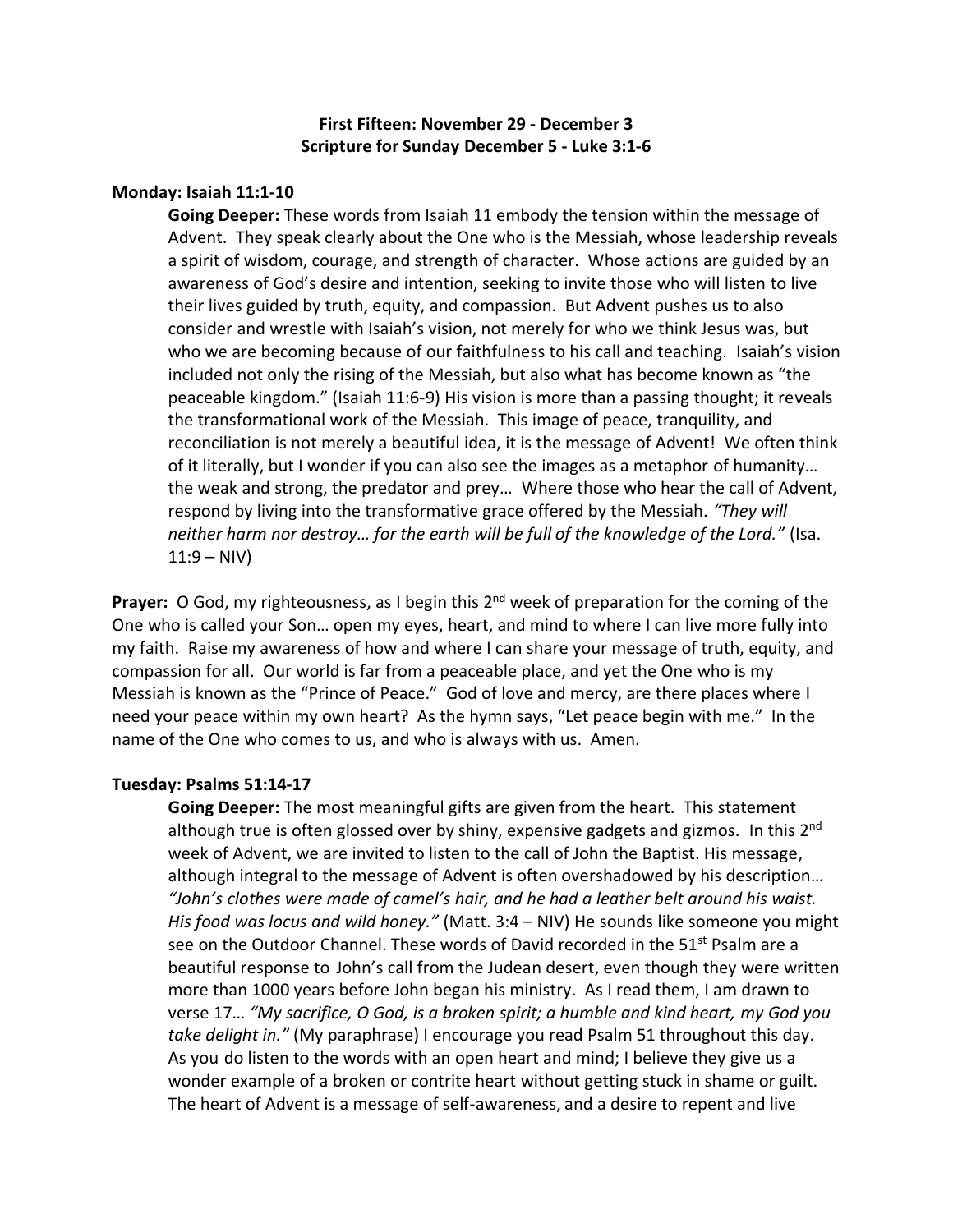more fully into our best selves, with the hope that within God's mercy we will always find Joy that is overflowing!

**Prayer:** *"Create in me a pure heart, O God, and renew a steadfast spirit within me. Do not cast me from your presence or take your Holy Spirit from me. Restore to me the joy of your salvation and grant me a willing spirit, to sustain me."* Amen (Psalm 51:10-12)

### **Wednesday: Romans 15:1-6**

**Going Deeper:** As I allow these words from Paul to resonate within me, I feel the words "I'd like to teach the world to sing in perfect harmony" rising within me. This song by the New Seekers was written and recorded in 1971. It became the backdrop for a memorable Coke commercial and I believe they give voice to Paul's words in Romans 15. We who are strong are called to care for those who not… The meeting of our own desires and needs while important, are not to be done so at the expense others. These are not merely Paul's teaching, but also the embodiment of the life and teaching of Jesus our Christ. "I'd like to see the world for once all standing hand in hand and hear them echo through the hills for peace through out the land." The message and work of Advent is to take down the walls that have divided us and build connections to help us see our need for one another. As you listen to these words of Paul what is your calling to help, where are you being led to do the work of Advent in our preparation for the coming of our world's savior. How can you lend your voice to create joy, peace, and hope?

**Prayer:** Lord hear me as I pray. Help me to embrace your leading and understand your guidance for this day. I thank you for my many blessings and in my need I know you will provide. I know I am called to share with others, even when I do not feel abundance, trusting you will always provide what is needed to create connection within myself to you, and to those around me. Lord, hear me as I pray. Amen.

### **Thursday: 2 Peter 3:8-9 & 14**

**Going Deeper:** This past year has gone by so fast… in my mind and experience the past 11 months were a whirlwind. So much has happened and yet so much is still the same. These words from 2<sup>nd</sup> Peter remind us that our experience of the passage of time does not impact God's promise for our lives. God's presence is timeless and ever present. When I am feeling lost or adrift in the details or the doldrums of life, I go to Luke 12... verse 7 where Luke records Jesus telling his followers to not be afraid, God sees us and knows us... down to the number of hairs on our head. The message of 2<sup>nd</sup> Peter and the call of Advent is to be patiently hopeful, as we wait even when we are not confident or sure of what tomorrow, next week, or even later today will bring. These words are oddly comforting to me. They help me acknowledge in the days ahead there may be more of the same, or they may bring change, both dynamic and/or heartbreaking; but nonetheless I am, and we are called to wait, trusting in God's goodness and God's desire for all of God's children to be made whole. Which in essence is the meaning of our salvation.